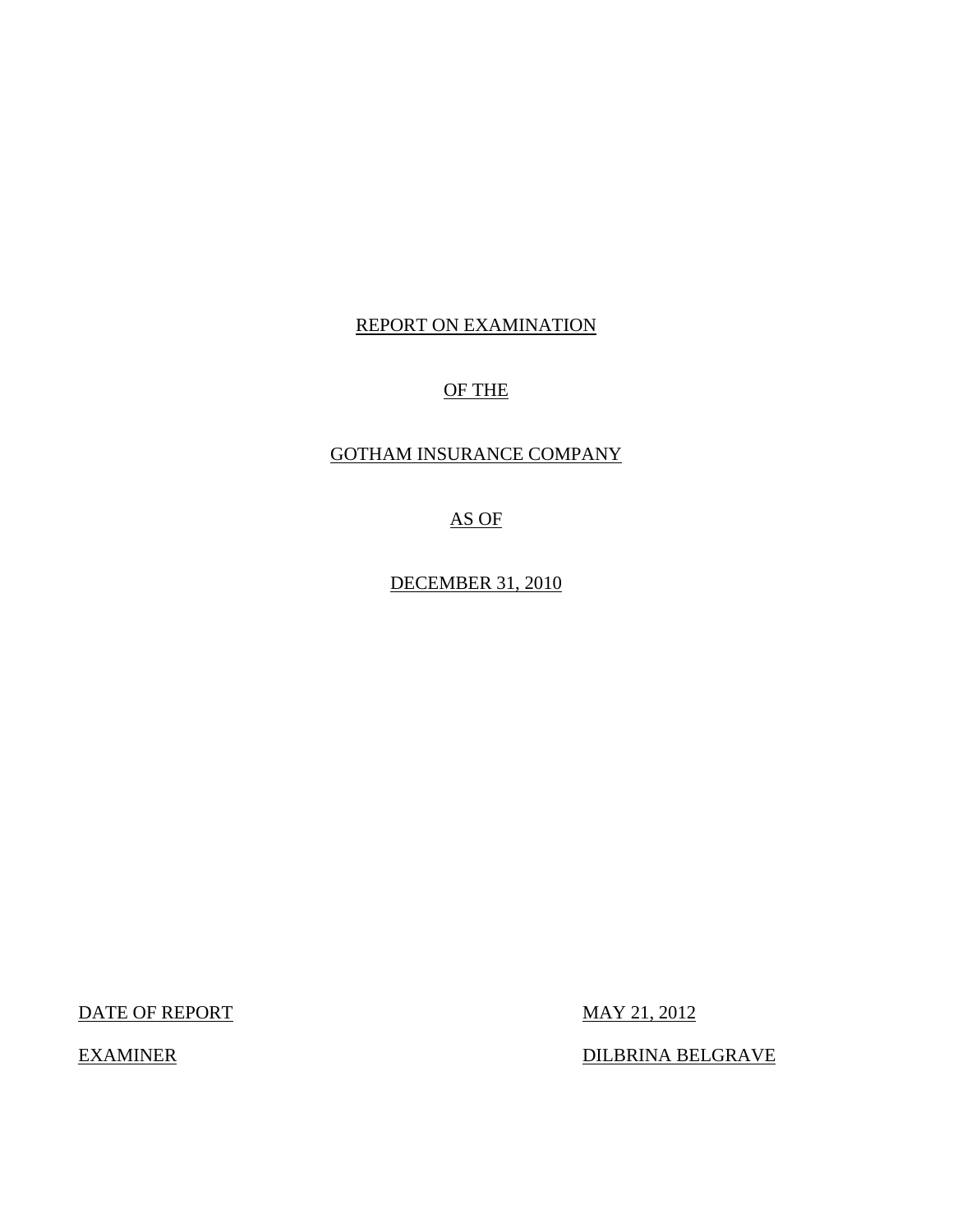# TABLE OF CONTENTS

# ITEM NO. PAGE NO.

| 1  | Scope of examination                                                                                                                  | $\overline{2}$         |
|----|---------------------------------------------------------------------------------------------------------------------------------------|------------------------|
| 2. | <b>Description of Company</b>                                                                                                         | 3                      |
|    | A. Management<br>B. Territory and plan of operation<br>C. Reinsurance<br>D. Holding company system<br>E. Significant operating ratios | 3<br>5<br>6<br>7<br>10 |
| 3. | <b>Financial statements</b>                                                                                                           | 12                     |
|    | A. Balance sheet<br>B. Statement of income<br>C. Capital and surplus statement                                                        | 12<br>13<br>14         |
| 4. | Losses and loss adjustment expenses                                                                                                   | 14                     |
| 5. | Compliance with prior report on examination                                                                                           | 15                     |
| 6. | Summary of comments and recommendations                                                                                               | 16                     |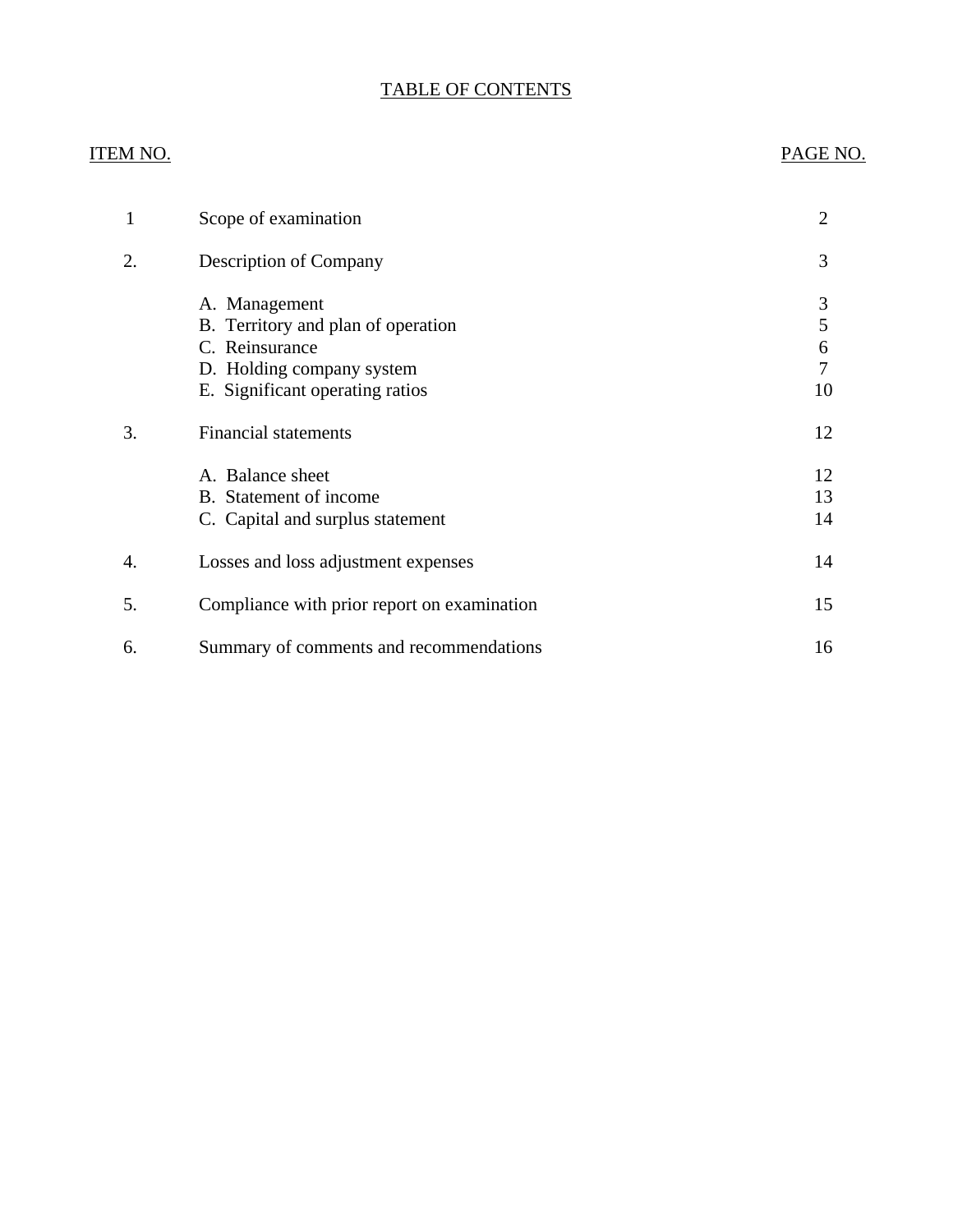

# NEW YORK STATE DEPARTMENTof *~,........,,* FINANCIAL SERVICES

Andrew M. Cuomo **Benjamin M. Lawsky** Governor Superintendent

May 21, 2012

Honorable Benjamin M. Lawsky Superintendent of Financial Services Albany, New York 12257

Sir:

Pursuant to the requirements of the New York Insurance Law, and in compliance with the instructions contained in Appointment Number 30627 dated January 4, 2011, attached hereto, I have made an examination into the condition and affairs of Gotham Insurance Company as of December 31, 2010, and submit the following report thereon.

Wherever the designation "the Company" appears herein without qualification, it should be understood to indicate Gotham Insurance Company.

Wherever the term "Department" appears herein without qualification, it should be understood to mean the New York State Department of Financial Services.

The examination was conducted at the Company's administrative office located at 412 Mt. Kemble Avenue, Suite 300C, Morristown, NJ 07960.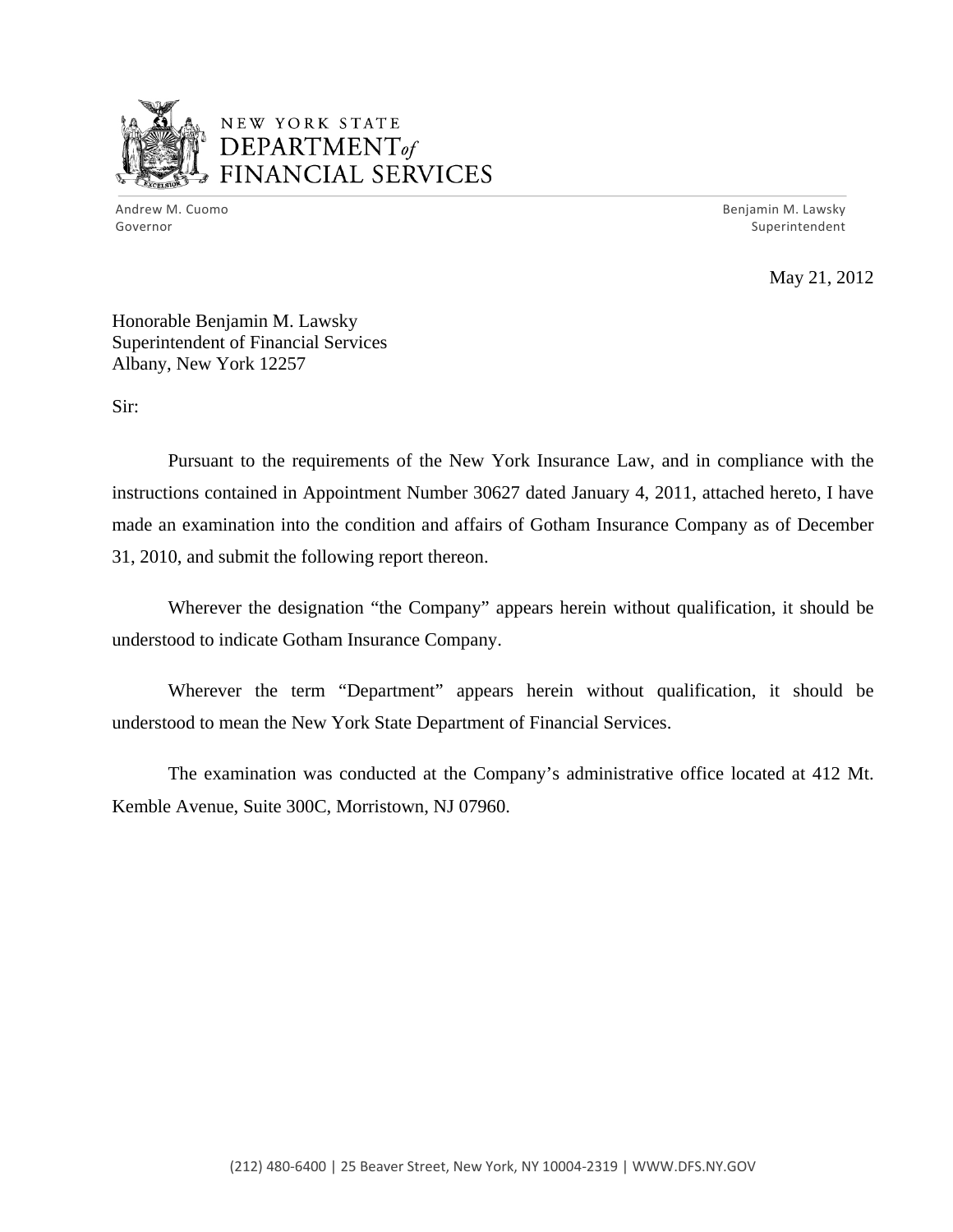#### 1. SCOPE OF EXAMINATION

<span id="page-3-0"></span>The Department has performed an individual examination of the Company*,* a multi-state insurer. The previous examination was conducted as of December 31, 2005. This examination covered the five-year period from January 1, 2006 through December 31, 2010. Transactions occurring subsequent to this period were reviewed where deemed appropriate by the examiner.

This examination was conducted in accordance with the National Association of Insurance Commissioners ("NAIC") Financial Condition Examiners Handbook ("Handbook"), which requires that we plan and perform the examination to evaluate the financial condition and identify prospective risks of the Company by obtaining information about the Company including corporate governance, identifying and assessing inherent risks within the Company and evaluating system controls and procedures used to mitigate those risks. This examination also includes assessing the principles used and significant estimates made by management, as well as evaluating the overall financial statement presentation, management's compliance with Statutory Accounting Principles and annual statement instructions when applicable to domestic state regulations.

All financially significant accounts and activities of the Company were considered in accordance with the risk-focused examination process. The examiners also relied upon audit work performed by the Company's independent public accountants when appropriate.

This examination report includes a summary of significant findings for the following items as called for in the Handbook:

> Company history Corporate records Management and control Fidelity bonds and other insurance Territory and plan of operation Growth of Company Loss experience Reinsurance Financial statements Summary of recommendations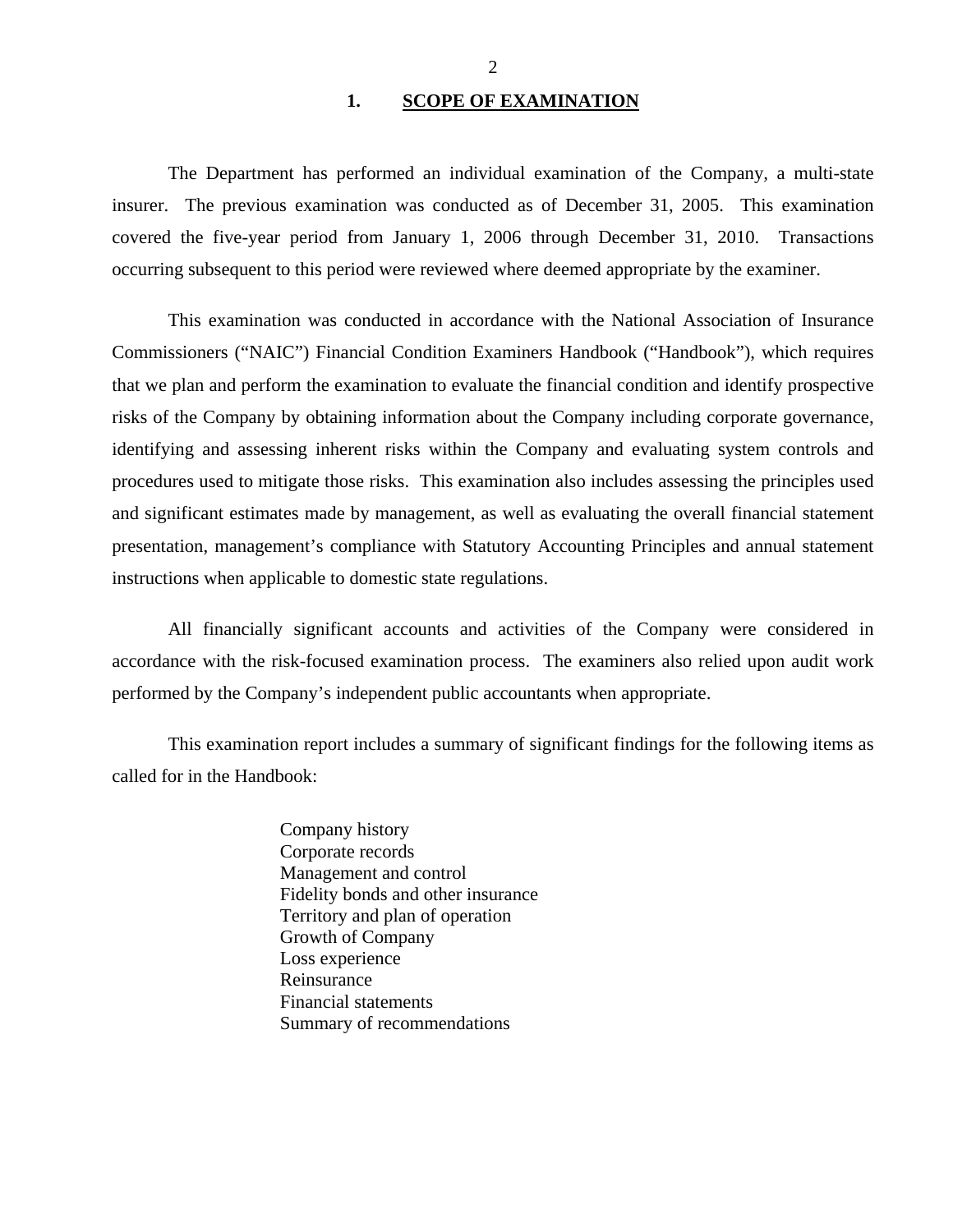<span id="page-4-0"></span>A review was also made to ascertain what action was taken by the Company with regard to comments and recommendations contained in the prior report on examination.

This report on examination is confined to financial statements and comments on those matters that involve departures from laws, regulations or rules, or that are deemed to require explanation or description.

The Company was examined concurrently with its immediate parent, New York Marine and General Insurance Company ("NY Marine"). A separate report thereon has been rendered.

#### **2. DESCRIPTION OF COMPANY**

The Company was incorporated on October 17, 1986 under the laws of New York and commenced operations on February 26, 1987.

On November 24, 2010, the outstanding capital stock of the Company's parent, NYMAGIC, Inc., was purchased through a joint venture by GS Capital Partners and TPG Capital. At the close of the transaction, all of NYMAGIC Inc.'s publicly held shares were retired and its name was changed to ProSight Specialty Insurance Group, Inc. ("ProSight"). The acquisition is described in more detail in Item 2D herein, "Holding Company System."

Capital paid in is \$5,000,000 consisting of 50,000 shares of \$100 par value per share common stock. Gross paid in and contributed surplus of \$17,500,000 has remained unchanged for the period covered by this examination.

A. Management

The Company and an affiliate, ProSight Specialty Management Company, Inc. ("PSMC"), formerly known as Mutual Marine Office, Inc., are parties to a service agreement. Under this agreement PSMC supplies all services and facilities necessary for Company operations. The agreement is described in more detail in Item 2D herein, "Holding Company System".

Pursuant to the Company's charter and by-laws, management of the Company is vested in a board of directors consisting of not less thirteen nor more than nineteen members. The board meets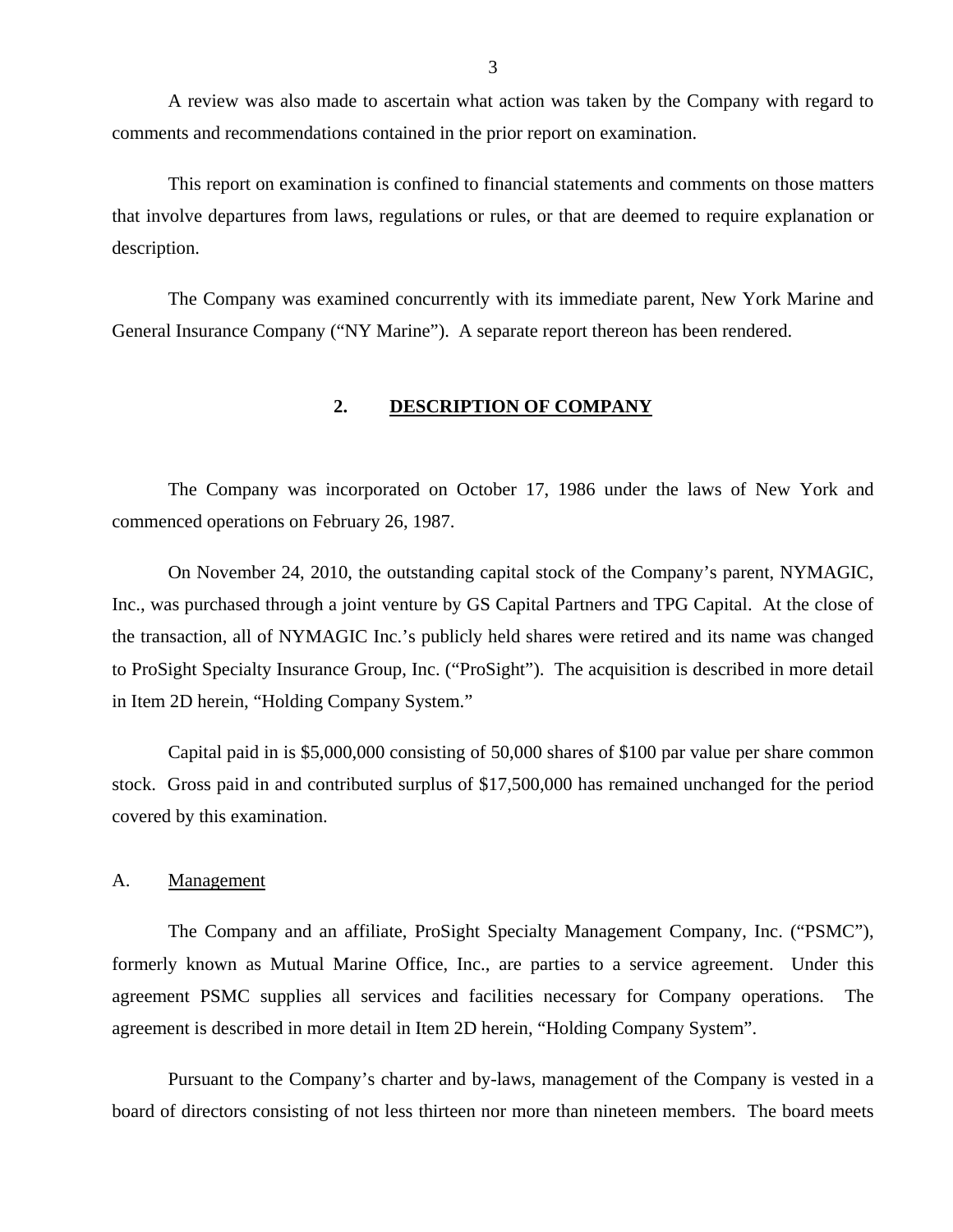at least quarterly during each calendar year. At December 31, 2010, the board of directors was comprised of the following thirteen members:

| Name and Residence      | <b>Principal Business Affiliation</b> |
|-------------------------|---------------------------------------|
| <b>Anthony Arnold</b>   | Vice President,                       |
| New York, NY            | Goldman Sachs & Co.                   |
| <b>Robert Bailey</b>    | <b>Chief Underwriting Officer</b>     |
| Petaluma, CA            | <b>Gotham Insurance Company</b>       |
| Joseph Beneducci        | Chairman, President and CEO,          |
| Far Hills, NJ           | <b>Gotham Insurance Company</b>       |
| <b>Steven Carlsen</b>   | President,                            |
| Chappaqua, NY           | Shadowbrook Advising, Inc.            |
| Henry Cornell           | Managing Director,                    |
| New York, NY            | Goldman, Sachs & Co.                  |
| Clement Dwyer,          | President,                            |
| Portsmouth, NH          | URSA Advisors, Inc.                   |
| Jonathan Garfinkel      | Principal                             |
| San Francisco, CA       | TPG Capital, L.P.                     |
| Lawrence Hannon,        | US Field Operations Officer,          |
| Tewsbury, NJ            | <b>Gotham Insurance Company</b>       |
| Paul Joseph Hart,       | Chief Legal Officer,                  |
| Morristown, NJ          | <b>Gotham Insurance Company</b>       |
| Thomas Iacopelli,       | Chief Financial Officer,              |
| Irvington, NY           | <b>Gotham Insurance Company</b>       |
| Sumit Rajpal,           | Managing Director,                    |
| New York, NY            | Goldman, Sachs & Co.                  |
| <b>Richard Schifter</b> | <b>Managing Partner</b>               |
| New York, NY            | TPG Capital, L.P.                     |
| Bruce Schnitzer,        | Chariman and Managing Director,       |
| New York, NY            | Wand Partner, Inc.                    |

A review of the minutes of the board of directors' meetings held during the examination period indicated that the meetings were generally well attended with the exception of Henry Cornell, who attended less than 50% of the meetings for which they were eligible to attend.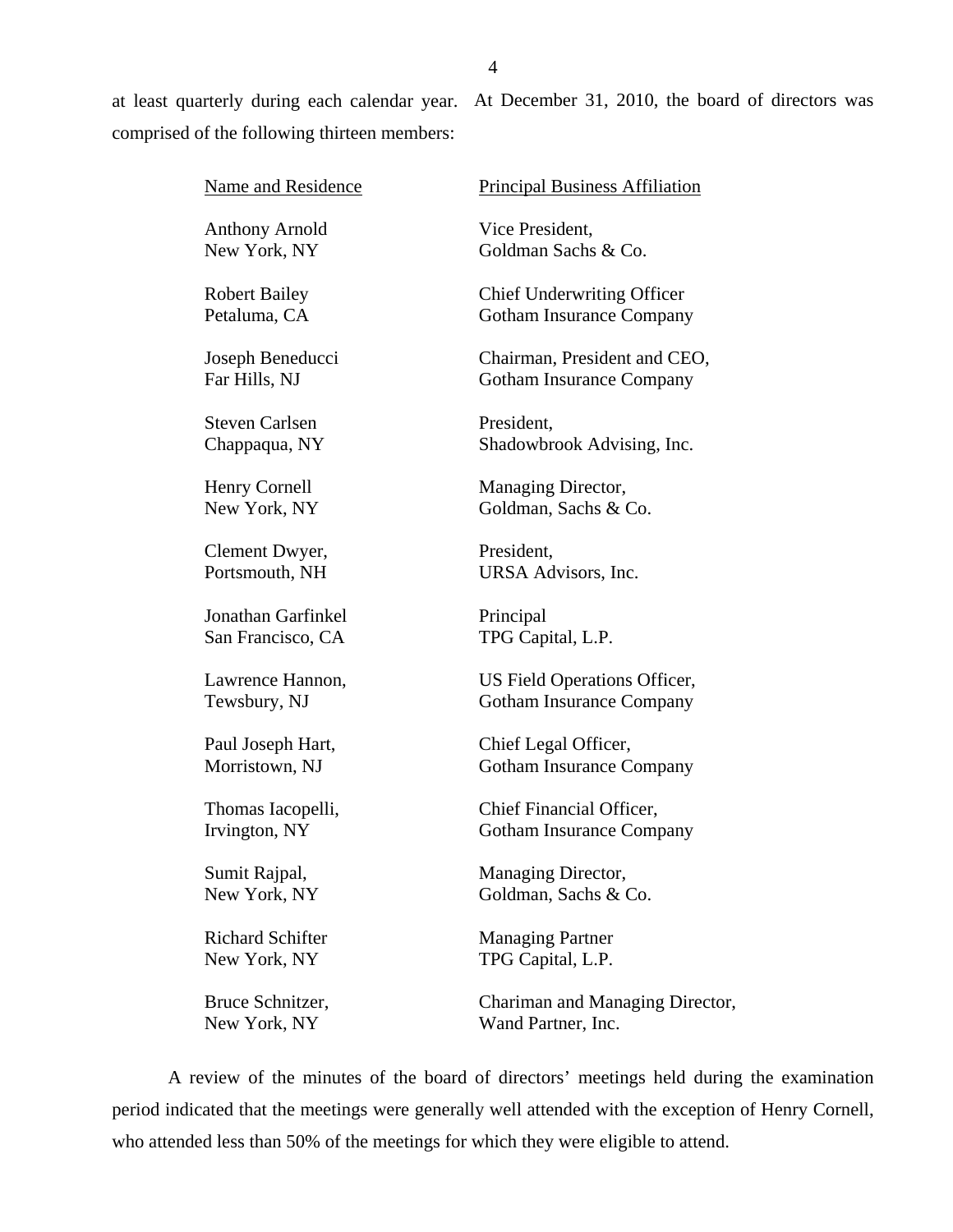Members of the board have a fiduciary responsibility and must evince an ongoing interest in the affairs of the insurer. It is essential that board members attend meetings consistently and set forth their views on relevant matters so that the board may reach appropriate decisions. Individuals who fail to attend at least one-half of the regular meetings do not fulfill such criteria. It is recommended that board members who are unable or unwilling to attend meetings consistently should resign or be replaced.

As of December 31, 2010, the principal officers of the Company were as follows:

| Name             | Title                                 |
|------------------|---------------------------------------|
| Joseph Beneducci | President and Chief Executive Officer |
| Paul Hart        | Secretary                             |
| Thomas Iacopelli | <b>Treasurer</b>                      |

#### B. Territory and Plan of Operation

As of December 31, 2010, the Company was licensed to write business in New York only. It is also licensed to write Special Risk pursuant to Article 63 of the New York Law. It also operates on surplus lines in all states except New York.

As of the examination date, the Company was authorized to transact the kinds of insurance as defined in the following numbered paragraphs of Section 1113(a) of the New York Insurance Law:

| <b>Paragraph</b> | Line of Business                               |
|------------------|------------------------------------------------|
| 4                | Fire                                           |
| 5                | Miscellaneous property                         |
| 6                | Water damage                                   |
| 7                | Burglary and theft                             |
| 8                | Glass                                          |
| 9                | Boiler and machinery                           |
| 10               | Elevator                                       |
| 11               | Animal                                         |
| 12               | Collision                                      |
| 13               | Personal injury liability                      |
| 14               | Property damage liability                      |
| 15               | Workers' compensation and employers' liability |
| 16               | Fidelity and surety                            |
| 17               | Credit                                         |
| 19               | Motor vehicle and aircraft physical damage     |
| 20               | Marine and inland marine                       |
| 21               | Marine protection and indemnity                |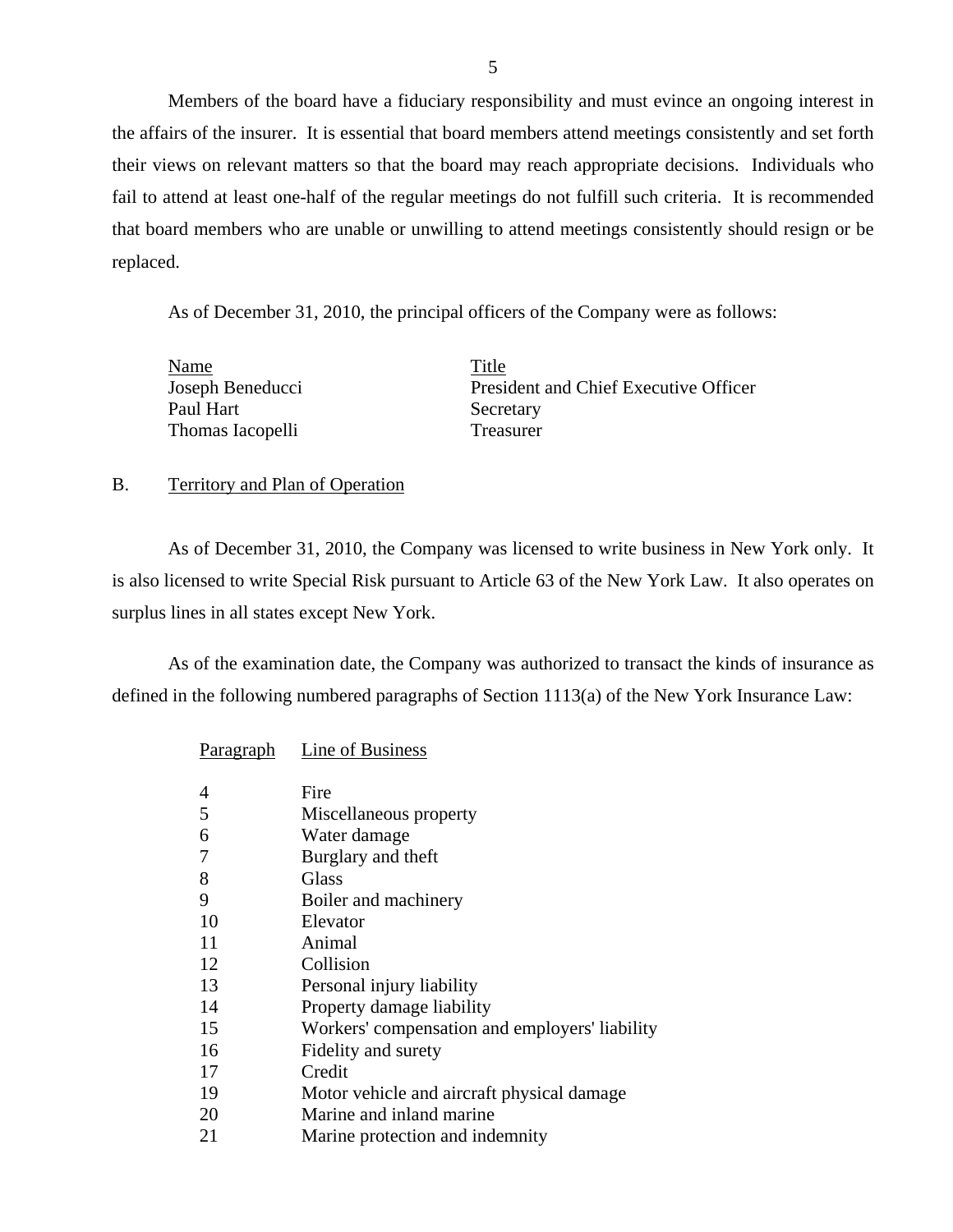The Company is empowered to transact such workers' compensation insurance as may be incident to coverages contemplated under paragraphs 20 and 21 of Section 1113(a) of the New York Insurance, including insurances described in the Longshoremen's and Harbor Workers' Compensation Act (Public Law No. 803, 69 Congress as amended; 33 USC Section 901 et seq. as amended).

Based on the lines of business for which the Company is licensed and the Company's current capital structure, and pursuant to the requirements of Articles 13 and 41 of the New York Insurance Law, the Company is required to maintain a minimum surplus to policyholders in the amount of \$4,200,000. Surplus to policyholders as of December 31, 2010 was \$62,466,525.

The following schedule shows the direct premiums written by the Company both in total and in New York for the period under examination:

| Direct Premiums Written ("DPW") |                              |                  |                               |  |  |
|---------------------------------|------------------------------|------------------|-------------------------------|--|--|
|                                 | Calendar Year New York State | <b>Total DPW</b> | % of Total DPW in<br>New York |  |  |
| 2006                            | $(\$215,086)$                | \$47,489,228     | $-0.45%$                      |  |  |
| 2007                            | \$154,092                    | \$39,329,826     | 0.39%                         |  |  |
| 2008                            | \$127,468                    | \$39,928,430     | 0.32%                         |  |  |
| 2009                            | \$129,683                    | \$48,250,359     | 0.27%                         |  |  |
| 2010                            | \$110,766                    | \$54,027,047     | $-0.21%$                      |  |  |

Business is written through insurance underwriting pools managed by ProSight Specialty Management Company (PSMC) and its affiliates. Going forward the group's business mix is expected to change somewhat as it will focus on more profitable industry niches that are expected to replace books of business in runoff. The group participates in lines of business produced by business pools which include ocean marine, inland marine and other liability.

## C. Reinsurance

#### Inter-company Reinsurance Agreement

The Company entered into a reinsurance agreement, effective January 1, 1987, with NY Marine. Under the terms of the agreement, the Company cedes 100% of its writings to NY Marine and then assumes 15% of NY Marine's "net pooled business" (direct business, plus assumed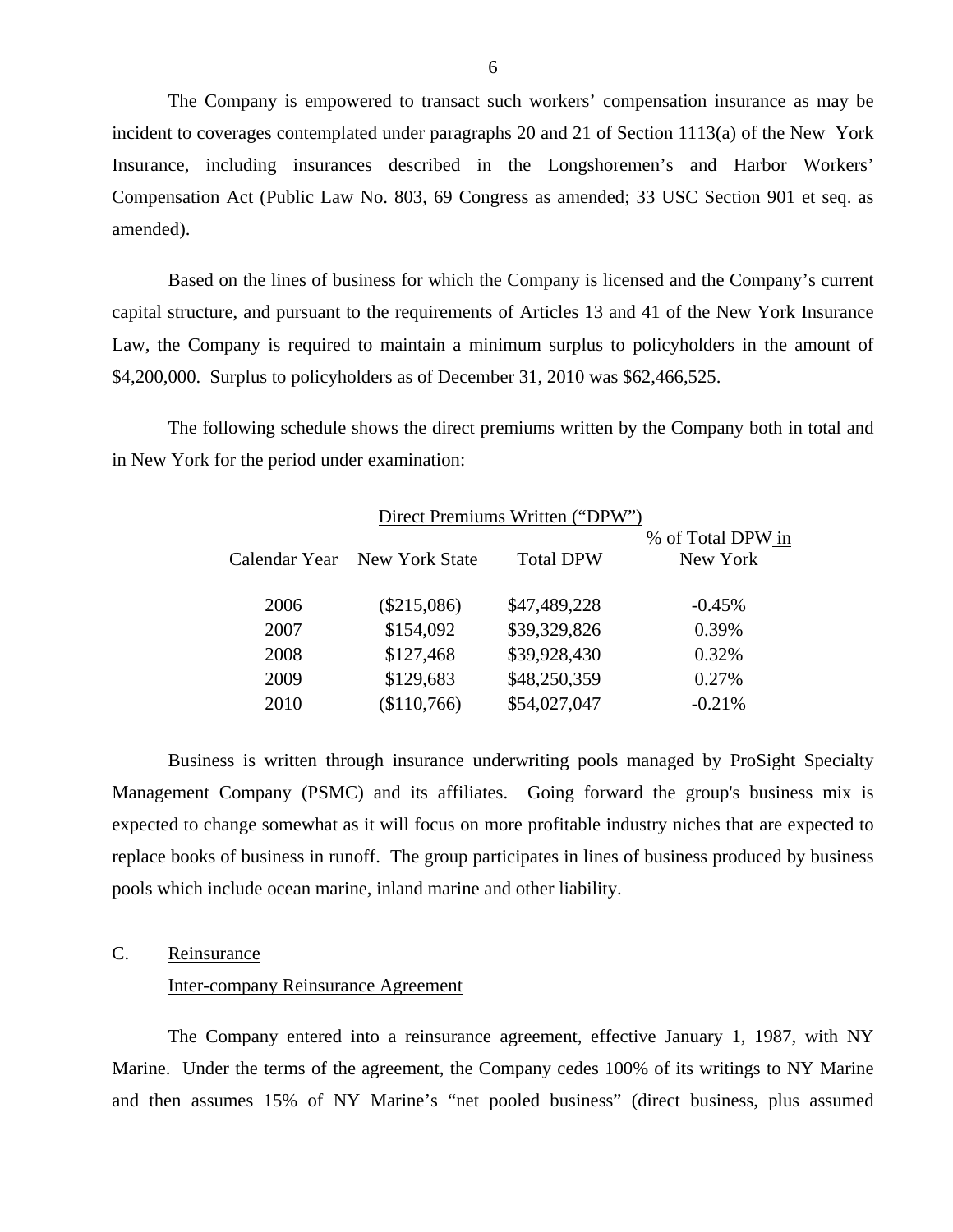<span id="page-8-0"></span>business, minus cessions to non-affiliated insurers) and related expenses, except for federal and foreign income taxes and investment expenses.

The agreement has been submitted to the Department pursuant to Section 1505(d)(3) of the New York Insurance Law and was non-disapproved. No changes were made to the agreement during the period covered by this examination.

#### D. Holding Company System

The Company is 75% owned by New York Marine and General Insurance Company ("NY Marine"), a New York corporation, and the remaining 25% is owned by NY Marine's parent ProSight Specialty Insurance Group ("ProSight") (formerly known as NYMAGIC Inc.). ProSight is a wholly owned subsidiary of ProSight Specialty Insurance Holdings, Inc. ("PSIH"), a Delaware corporation, which is a wholly owned subsidiary of ProSight Global, Inc. ("PGI"), a Delaware corporation. PGI is owned by two private equity funds, ProSight Equity Management owned by Goldman Sachs and TPI Advisors VI, Inc. owned equally by David Bonderman and James Coulter.

Effective on November 23, 2010, the Company's immediate parent, ProSight, was acquired by PSIH, pursuant to an Agreement and Plan of Merger, dated July 15, 2010. This agreement was approved pursuant to a certificate of merger by the Department on November 23, 2010. PSIH was ultimately founded by a group of executives from the property and casualty industry and is by backed by affiliates of TPG Capital and GS Capital Partners.

The following is a chart of the holding company system at December 31, 2010: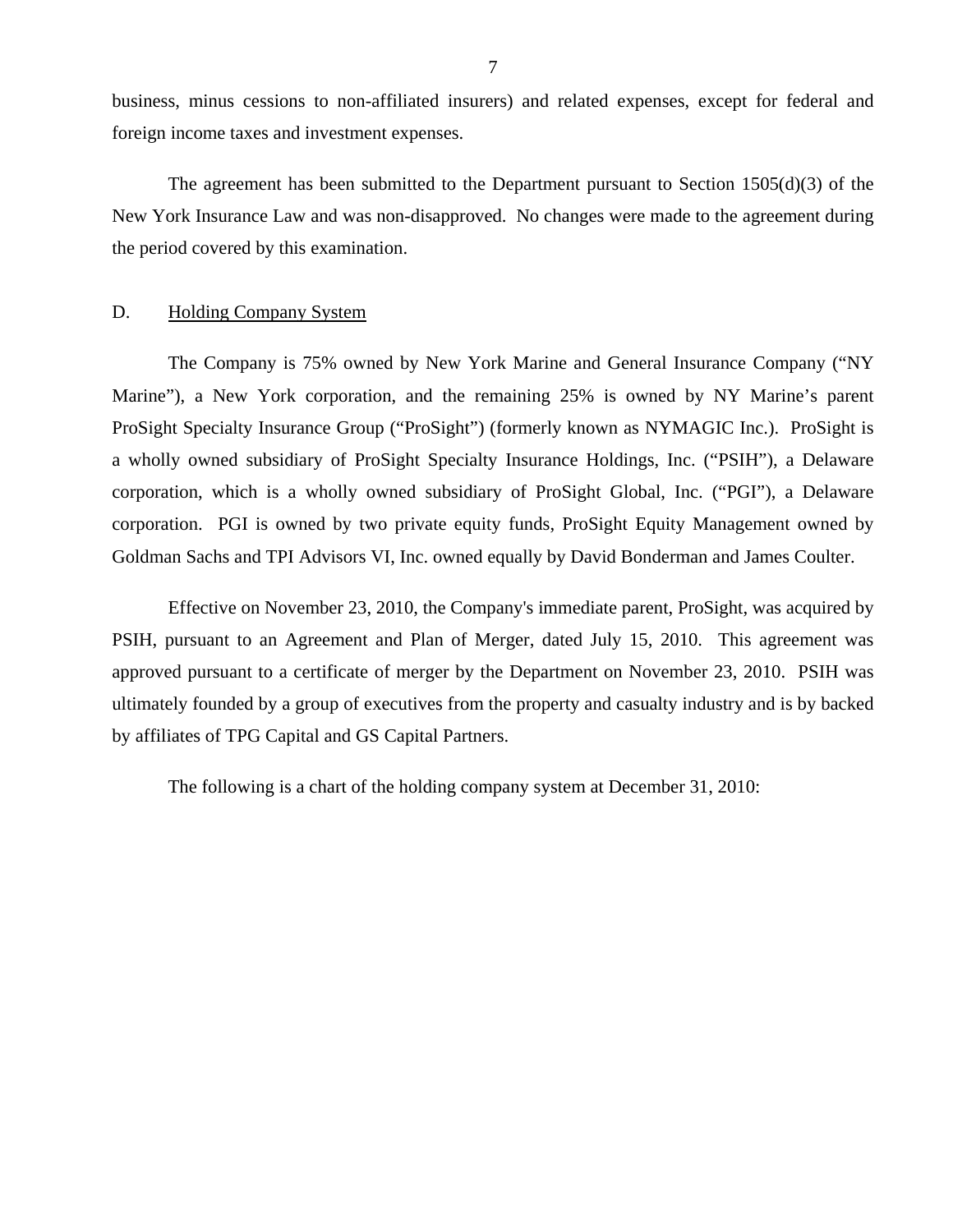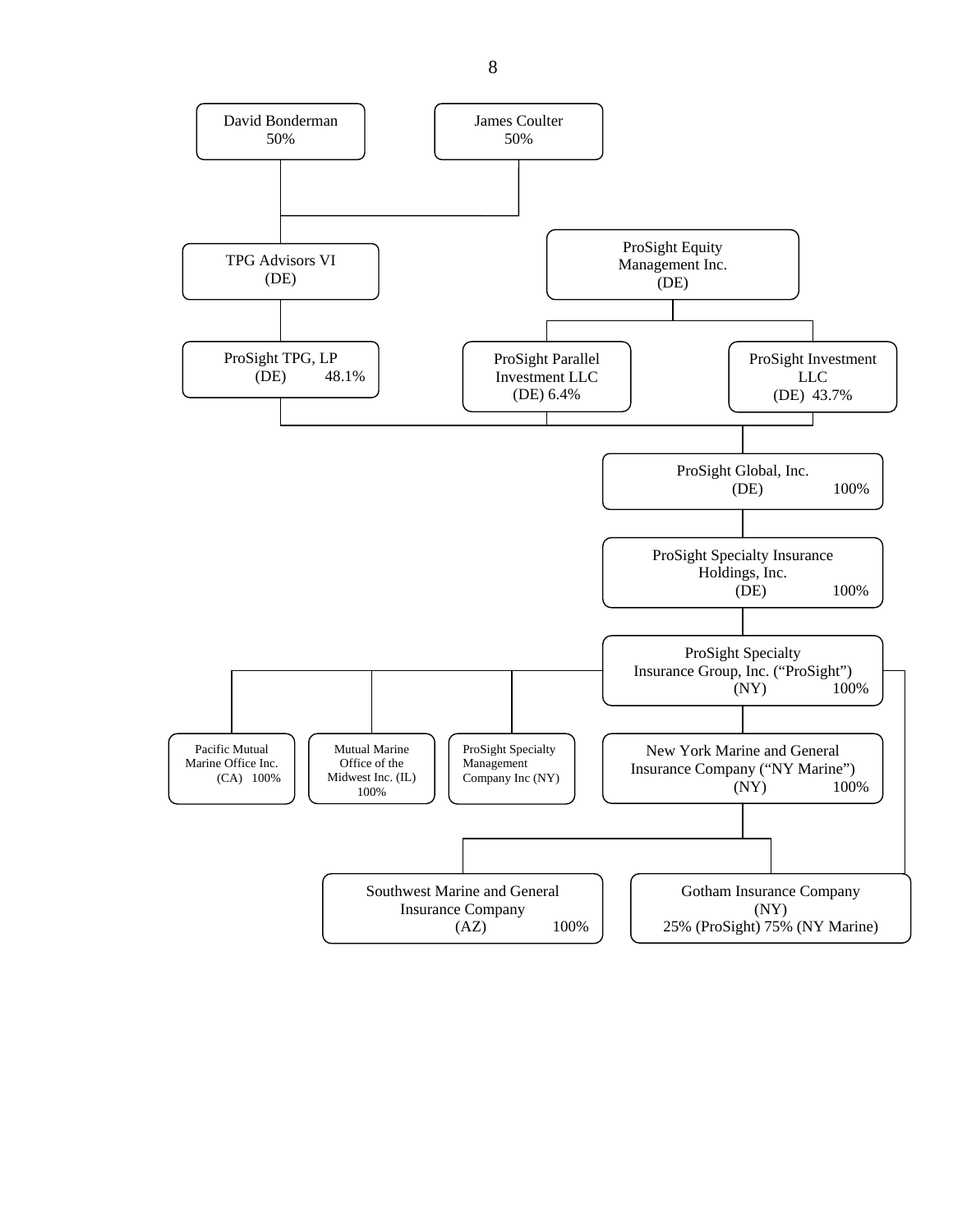As a controlled insurer the Company is required to file registration statements and amendments with this Department, pursuant to Section 1504 of the Insurance Law and Department Regulation 52. Part 80-1.2 of Regulation 52 requires that the amendments be filed annually within 120 days following the end of its ultimate holding company's fiscal year (April 30). The prior examination noted that the Company failed to file amendments on a timely basis for years 2002 and 2005. A review of the years covered by the current examination also noted that amendments were not filed on a timely basis for years 2006, 2007, 2008, 2009 and 2010. It is recommended that the Company comply with Part 80-1.2 of Regulation 52 and file the amendments to its holding company filings by April 30 annually.

In addition to the inter-company reinsurance agreement between the Company and New York Marine noted in Item 2C herein, "Reinsurance", the Company was party to the following agreements with members of its holding company system at December 31, 2010:

#### 1. Service Agreement

The Company entered into an amended and restated service agreement with its affiliate, ProSight Specialty Management Company, Inc. ("PSMC") (formerly known as Mutual Marine Office, Inc.), effective April 22, 2004. Under this agreement the Company appoints PSMC as its attorney in fact for the transaction of the business of insurance and reinsurance for all risks written by the Company. PSMC supplies all services and facilities necessary for the conduct of the Company's business. The Company pays PSMC a service fee of one-percent of the gross premiums written on business produced or obtained through insurance pools and an additional one-percent of all direct premiums. The agreement also states that any service fee payable pursuant to the above formula shall be reduced to the extent that it is paid on the same business under PSMC's management agreement with NY Marine. The agreement was submitted to and non-disapproved by the Department.

PSMC's compensation for its services shall not exceed the actual cost and expenses incurred by PSMC in connection with fulfilling its obligations under the agreement.

Subsequent to the period covered by this examination, the aforementioned management agreement was amended and restated, effective January 15, 2011. The amendment states that commencing as of the date hereof, the Company will allow Pro Sight Management as compensation for its services an amount equal to the actual costs and expenses incurred by or on behalf of PSMC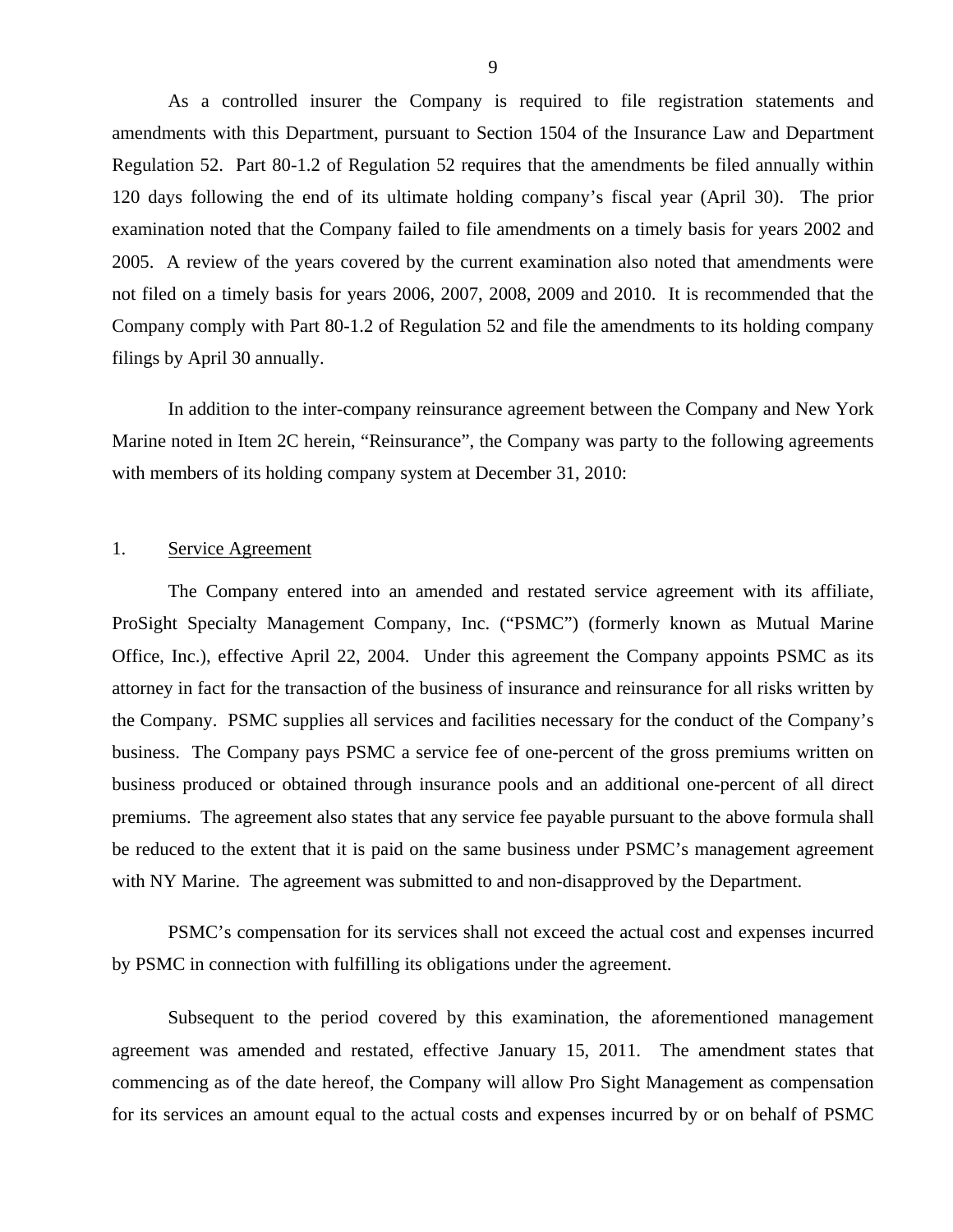connection with rendering such services to the Company, including, without limitation, all reasonable employee, benefits and overhead costs and expenses incurred by or on behalf of Pro Sight Management.

It was noted that PSMC does not provide The Company with reports disclosing the nature and details of its service fees. Section 1505(b) of the New York Insurance Law states that the books, accounts and records of each party to all such transactions shall be so maintained as to clearly and accurately disclose the nature and details of the transactions including such accounting information as is necessary to support the reasonableness of the charges or fees to the respective parties. It is recommended that the Company amend its service agreement to clearly disclose service fees and require quarterly statements to support the fees charged, and file the amendment with the Department pursuant to Section 1505(b) of the New York Insurance Law.

#### 2. Tax Allocation Agreement

Effective January 1, 2006 the Company entered into an amended and restated tax allocation agreement. Under this agreement, commencing with the tax year ending December 31, 2006, the Company and its affiliates file a consolidated federal income tax return.

The agreement was approved by the Company's board of directors and a copy of the agreement was filed with this Department in accordance with Department Circular Letter 1979-33.

#### E. Significant Operating Ratios

The following ratios have been computed as of December 31, 2010, based upon the results of this examination:

| Net premiums written to surplus as regards<br>policyholders                               | .41 to 1 |
|-------------------------------------------------------------------------------------------|----------|
| Liabilities to liquid assets (cash and invested assets<br>less investments in affiliates) | 53%      |
| Premiums in course of collection to surplus as<br>regards policyholders                   |          |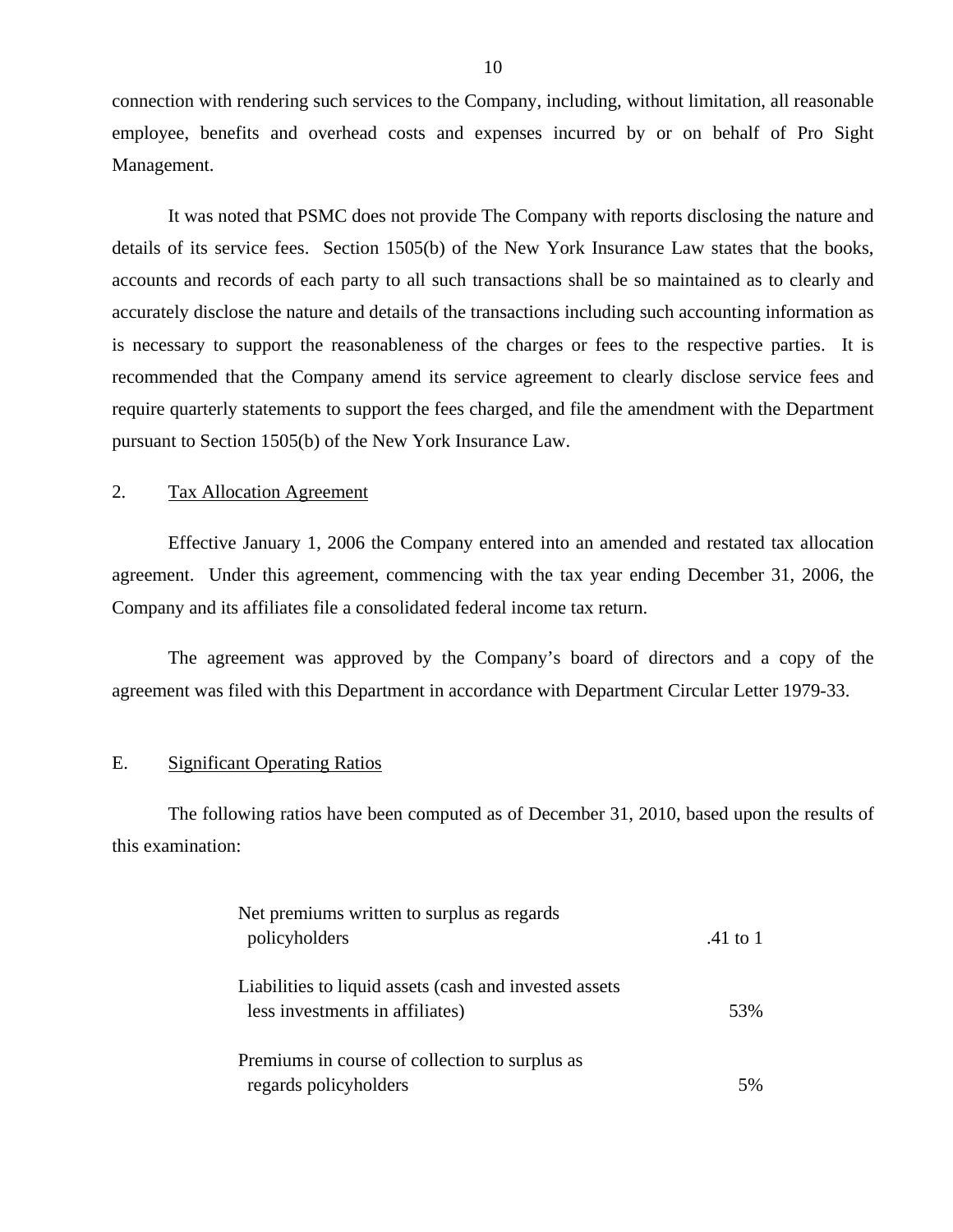All of the above ratios fall within the benchmark ranges set forth in the Insurance Regulatory Information System of the National Association of Insurance Commissioners.

The underwriting ratios presented below are on an earned/incurred basis and encompass the five-year period covered by this examination:

|                                      | Amounts       | Ratios |
|--------------------------------------|---------------|--------|
| Losses and loss adjustment expenses  |               |        |
| incurred                             | \$67,265,893  | 56.26% |
| Other underwriting expenses incurred | 41,376,808    | 34.61  |
| Net underwriting gain                | 10,921,781    | 9.13   |
| Premiums earned                      | \$119,564,482 | 0.00%  |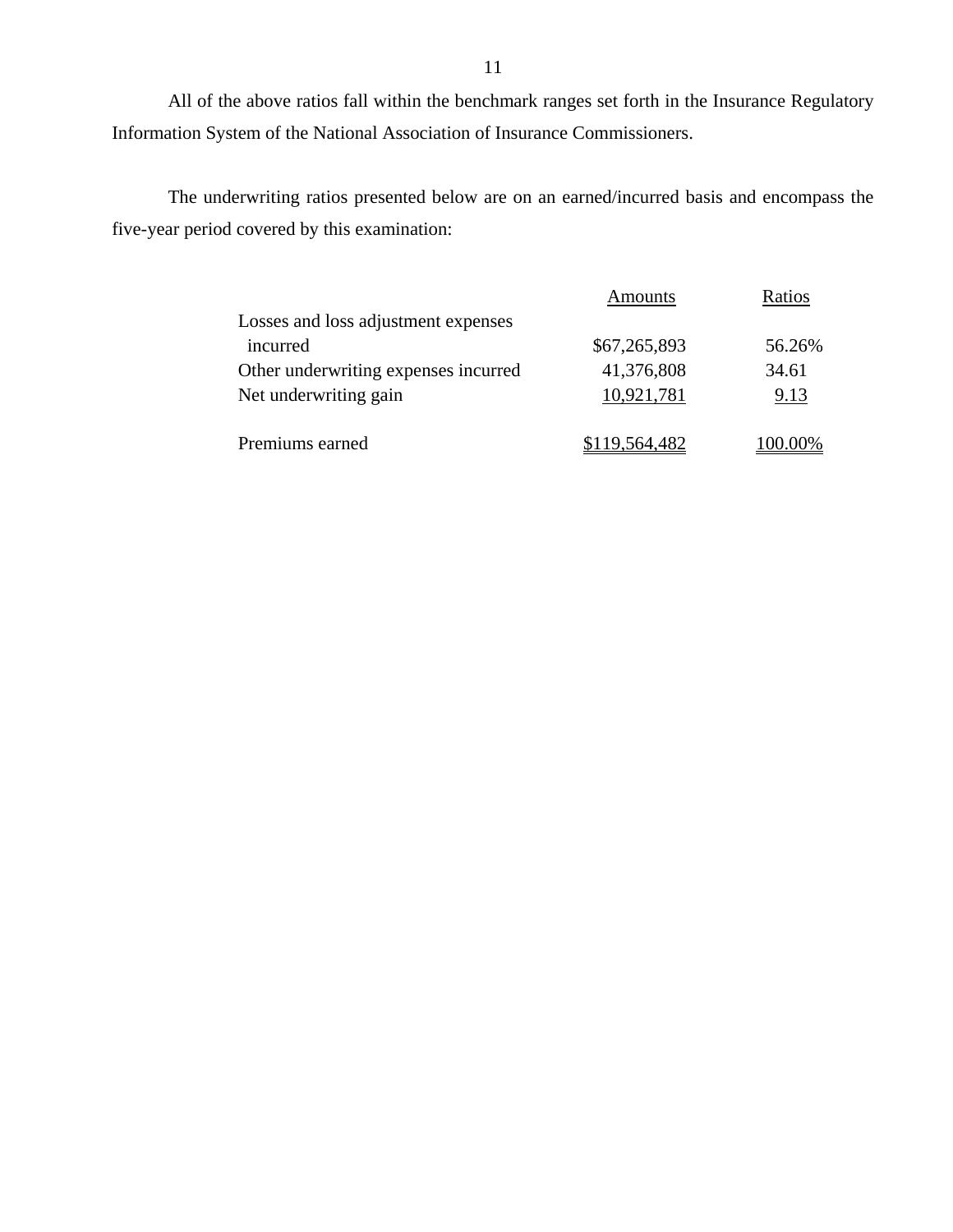## **3. FINANCIAL STATEMENTS**

#### A Balance Sheet

The following shows the assets, liabilities and surplus as regards policyholders as of December 31, 2010 as determined by this examination and as reported by the Company:

| <b>Assets</b>                                                            |               | <b>Assets Not</b> | Net Admitted                     |
|--------------------------------------------------------------------------|---------------|-------------------|----------------------------------|
|                                                                          | <b>Assets</b> | Admitted          | <b>Assets</b>                    |
| <b>Bonds</b>                                                             | \$50,654,361  | \$                | $\boldsymbol{0}$<br>\$50,654,361 |
| Cash, cash equivalents and short-term investments                        | 47,472,211    |                   | $\boldsymbol{0}$<br>47,472,211   |
| Other invested assets                                                    | 1,836,817     |                   | 1,836,817<br>$\mathbf{0}$        |
| Receivables for securities                                               | 18,551,515    |                   | $\boldsymbol{0}$<br>18,551,515   |
| Investment income due and accrued                                        | 69,553        |                   | $\theta$<br>69,553               |
| Uncollected premiums and agents' balances in the course of<br>collection | 3,228,662     |                   | $\boldsymbol{0}$<br>3,228,662    |
| Current federal and foreign income tax recoverable and interest          |               |                   |                                  |
| thereon                                                                  | 57,109        |                   | $\overline{0}$<br>57,109         |
| Net deferred tax asset                                                   | 3,884,922     | 1,845,594         | 2,039,328                        |
| Total assets                                                             | \$125,755,150 | \$1,845,594       | \$123,909,556                    |
| Liabilities, Surplus and Other Funds                                     |               |                   |                                  |
| Liabilities                                                              |               |                   |                                  |
| Losses and Loss Adjustment Expenses                                      |               |                   | \$49,784,925                     |
| Commissions payable, contingent commissions and other similar charges    |               |                   | 619,656                          |
| Other expenses (excluding taxes, licenses and fees)                      |               |                   | 322,474                          |
| Taxes, licenses and fees (excluding federal and foreign income taxes)    |               |                   | 141,916                          |
| Unearned premiums                                                        |               |                   | 10,574,060                       |
| <b>Total liabilities</b>                                                 |               |                   | \$61,443,031                     |
| <b>Surplus and Other Funds</b>                                           |               |                   |                                  |
| Increase in admitted DTAs due to paragraph 10.e of SSAP No. 10R          |               | \$.<br>1,116,940  |                                  |
| Common capital stock                                                     |               | 5,000,000         |                                  |
| Gross paid in and contributed surplus                                    |               | 17,500,000        |                                  |
| Unassigned funds (surplus)                                               |               | 38,849,585        |                                  |
| Surplus as regards policyholders                                         |               |                   | 62,466,525                       |
| Total liabilities, surplus and other funds                               |               |                   | \$123,909,556                    |

NOTE: The Internal Revenue Service has not performed any audits of the consolidated federal income tax returns filed on behalf of the Company, for the years covered by this examination. The examiner is unaware of any potential exposure of the Company to any further tax assessment and no liability has been established herein relative to such contingency.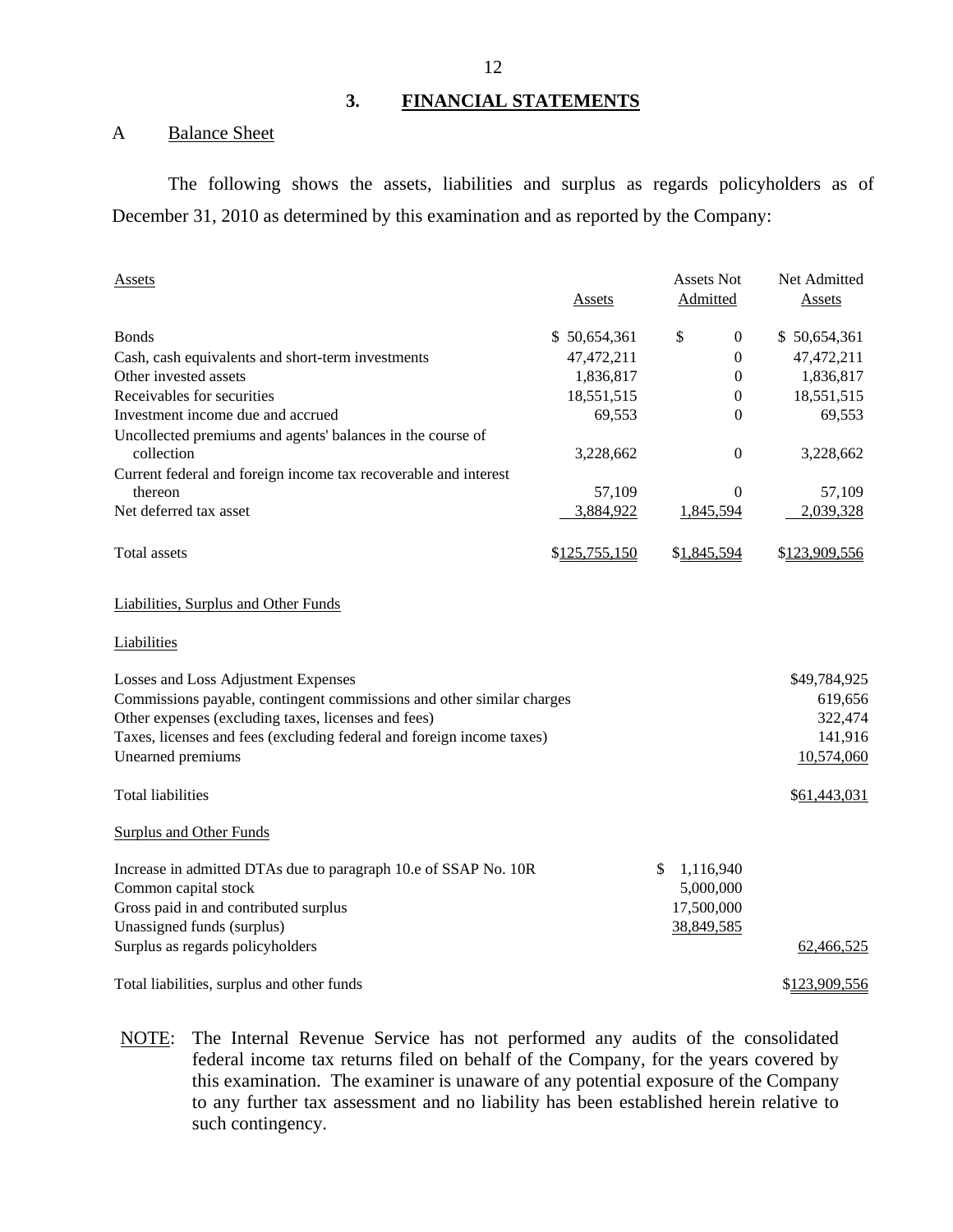# B. Statement of Income

Surplus as regards policyholders increased \$653,746 during the five-year examination period January 1, 2006 through December 31, 2010, detailed as follows:

| <b>Underwriting Income</b>                                                                                      |                            |               |
|-----------------------------------------------------------------------------------------------------------------|----------------------------|---------------|
| Premiums earned                                                                                                 |                            | \$119,564,482 |
| Deductions:<br>Losses and loss adjustment expenses incurred<br>Other underwriting expenses incurred             | \$67,265,893<br>41,376,808 |               |
| Total underwriting deductions                                                                                   |                            | 108,642,701   |
| Net underwriting gain or (loss)                                                                                 |                            | \$10,921,781  |
| <b>Investment Income</b>                                                                                        |                            |               |
| Net investment income earned<br>Net realized capital gain                                                       | \$13,931,712<br>5,651,446  |               |
| Net investment gain or (loss)                                                                                   |                            | 19,583,158    |
| Other Income                                                                                                    |                            |               |
| Net gain or (loss) from agents' or premium balances charged off<br>Aggregate write-ins for miscellaneous income | \$104,273<br>10,984        |               |
| Total other income                                                                                              |                            | 115.257       |
| Net income after dividends to policyholders but before federal<br>and foreign income taxes                      |                            | \$30,620,196  |
| Federal and foreign income taxes incurred                                                                       |                            | 6,713,337     |
| Net Income                                                                                                      |                            | \$23,906,859  |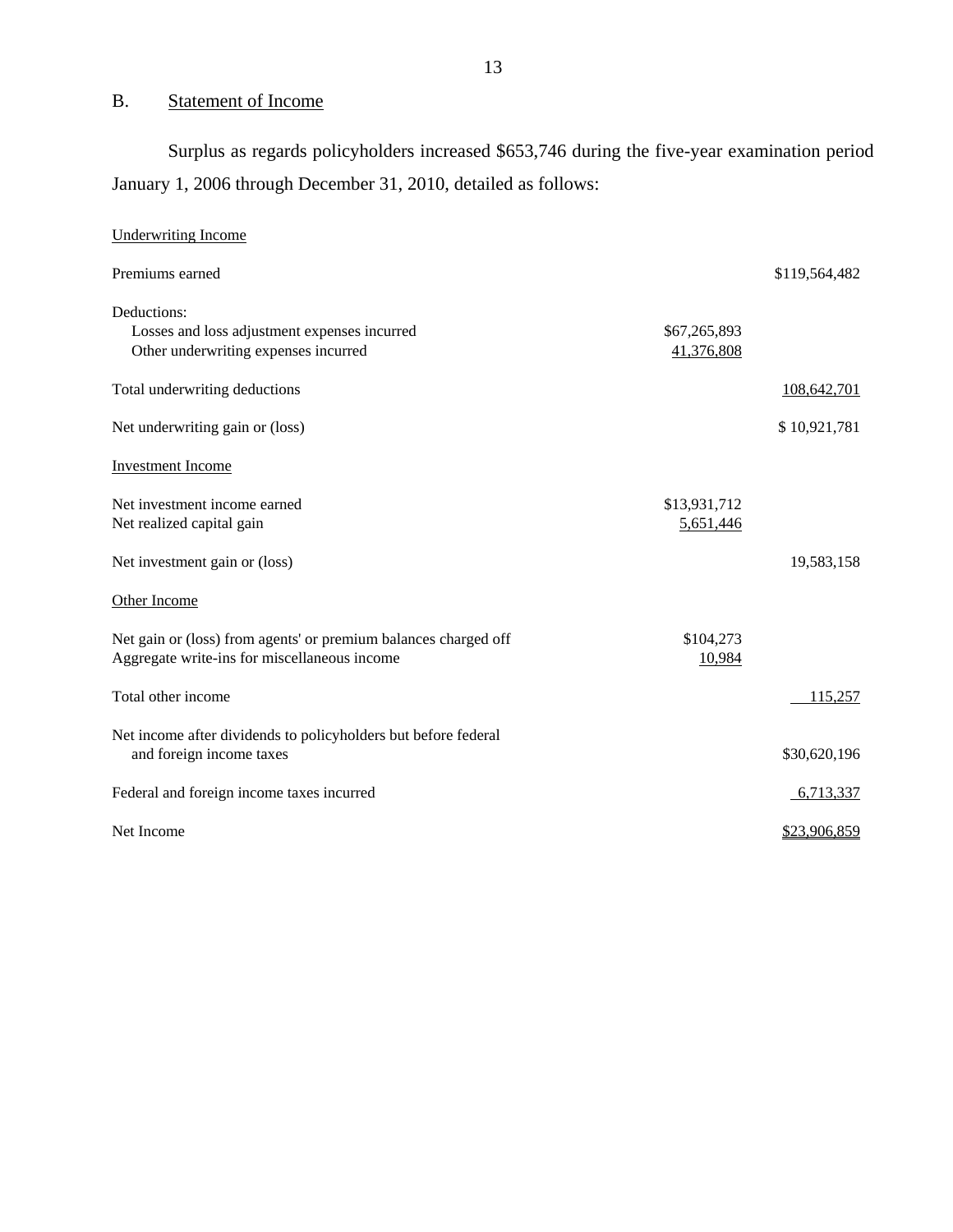#### C. Capital and Surplus Statement

Surplus as regards policyholders per report on amination as of December  $31, 2005$ 

| examination as of December 31, 2003                             |              |              | 01,012,17    |
|-----------------------------------------------------------------|--------------|--------------|--------------|
|                                                                 | Gains in     | Losses in    |              |
|                                                                 | Surplus      | Surplus      |              |
| Net income                                                      | \$23,906,859 |              |              |
| Net unrealized capital gains or (losses)                        |              | \$9,512,041  |              |
| Change in net deferred income tax                               | 1,385,442    |              |              |
| Change in nonadmitted assets                                    |              | 1,543,454    |              |
| Dividends to stockholders                                       |              | 14,700,000   |              |
| Increase in admitted DTAs due to paragraph 10.e of SSAP No. 10R | 1,116,940    | 0            |              |
| Total gains and losses in surplus                               | \$26,409,241 | \$25,755,495 |              |
| Net increase (decrease) in surplus                              |              |              | 653,746      |
| Surplus as regards policyholders per report on                  |              |              |              |
| examination as of December 31, 2010                             |              |              | \$62,466,525 |

## **4. LOSSES AND LOSS ADJUSTMENT EXPENSES**

The examination liability for the captioned items of \$49,784,925 is the same as reported by the Company as of December 31, 2010. The examination analysis was conducted in accordance with generally accepted actuarial principles and practices and was based on statistical information contained in the Company's internal records and in its filed annual statements.

 $0.61,012,770$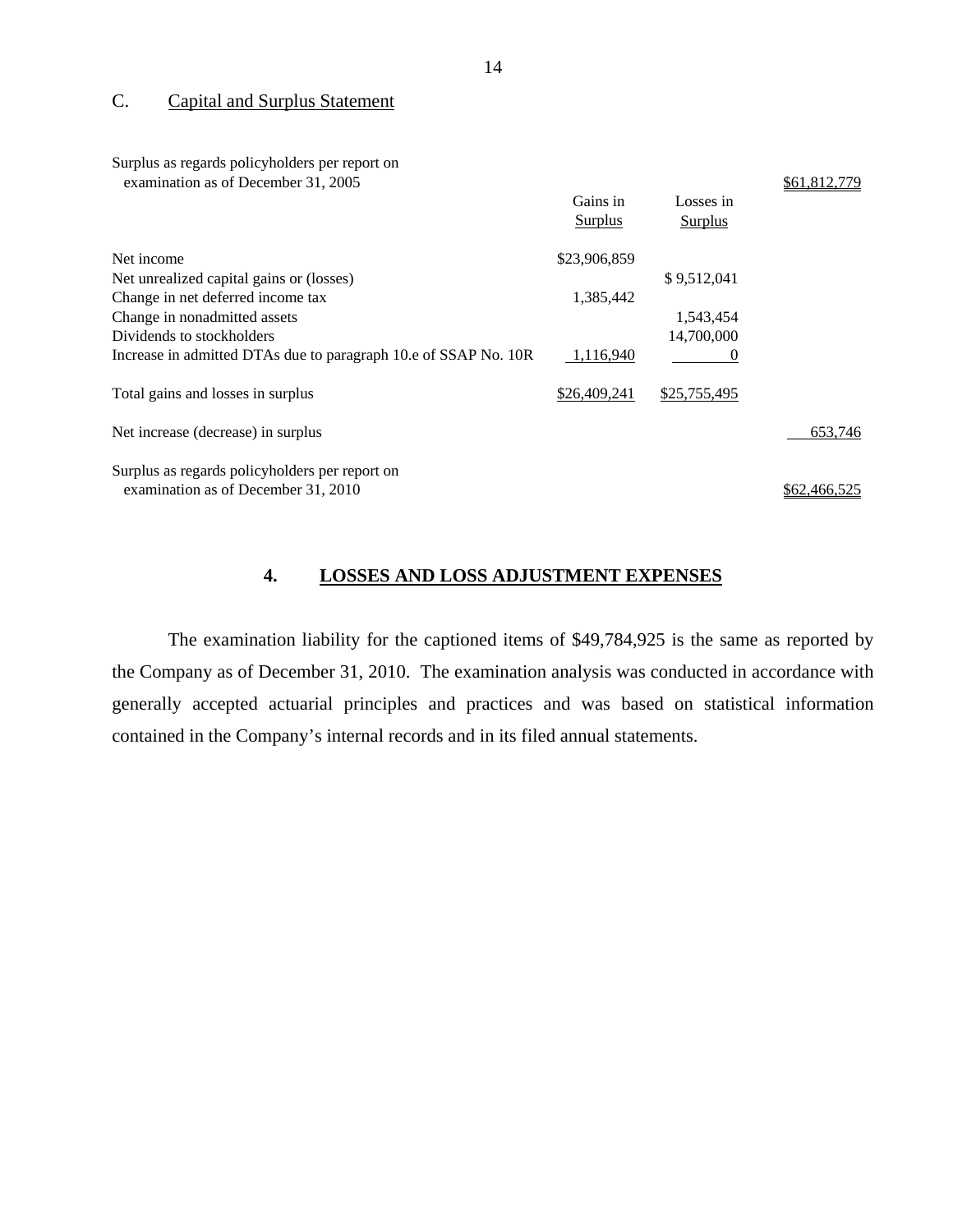#### **5. COMPLIANCE WITH PRIOR REPORT ON EXAMINATION**

The prior report on examination contained three recommendations as follows (page numbers refer to the prior report):

## ITEM PAGE NO.

9

## A. Holding Company System

It is recommended that the Company comply with Part 80-1.2 of Department Regulation 52 and file the amendments to its holding company filings by April 30 annually.

The Company has not complied with this recommendation. A similar comment is made in this report.

#### B. Accounts and Records

- i. It is recommended that the Company amend its custodial agreements to include the missing safeguards. 11
- ii. The Company has complied with this recommendation.

It is also recommended that the Company take due care to correctly complete the General Interrogatories of its filed annual statement. 11

The Company has complied with this recommendation.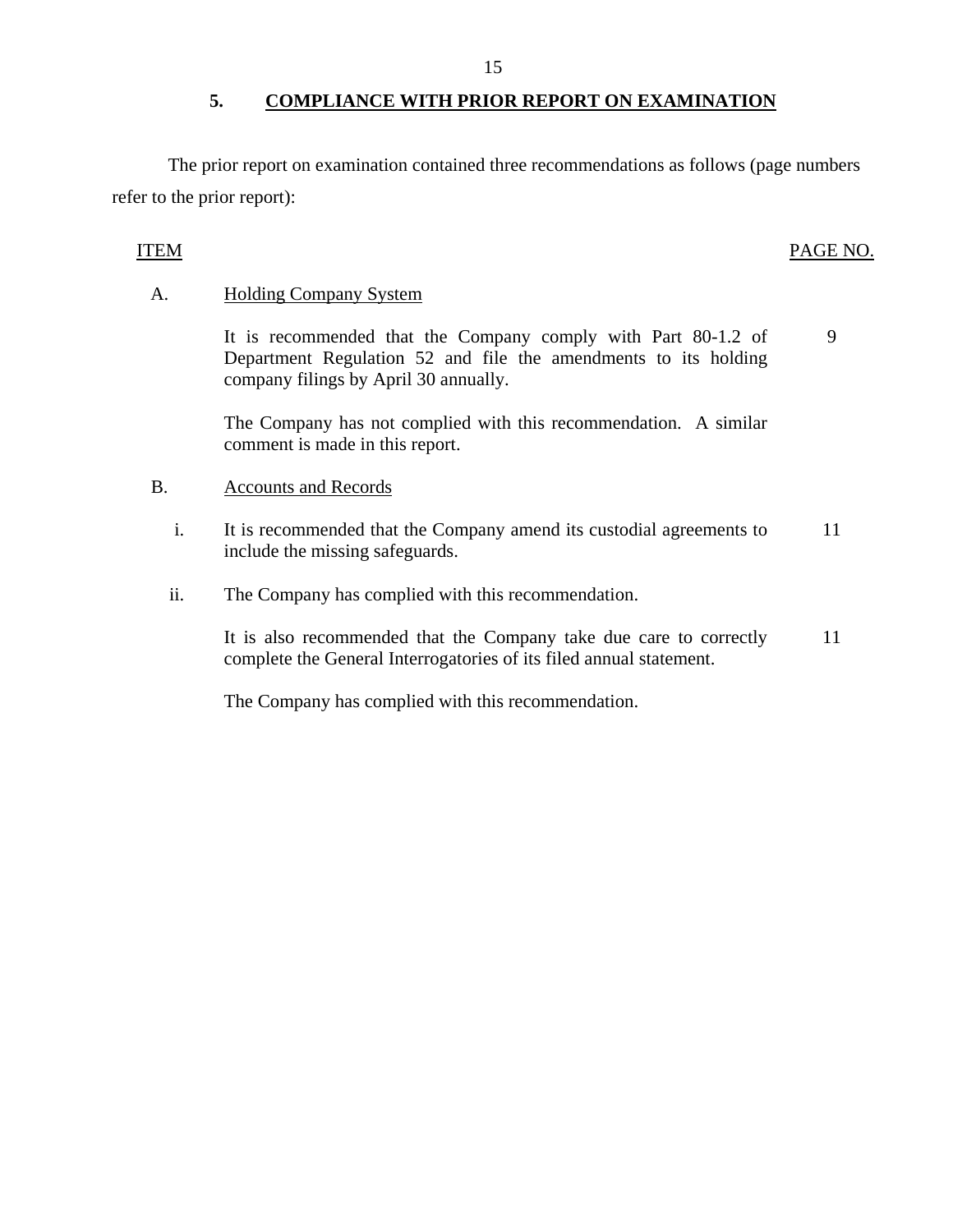# **6. SUMMARY OF COMMENTS AND RECOMMENDATIONS**

#### <span id="page-17-0"></span>ITEM

#### PAGE NO.

#### A Management

It is recommended that board members who are unable or unwilling to attend meetings consistently should resign or be replaced 5

#### B Holding company

- i It is recommended that the Company comply with Part 80-1.2 of Regulation 52 and file the amendments to its holding company filings by April 30 annually. 9
- ii It is recommended that the Company amend its service agreement to clearly disclose service fees and require quarterly statements to support the fees charged, and file the amendment with the Department pursuant to Section 1505(b) of the New York Insurance Law. 10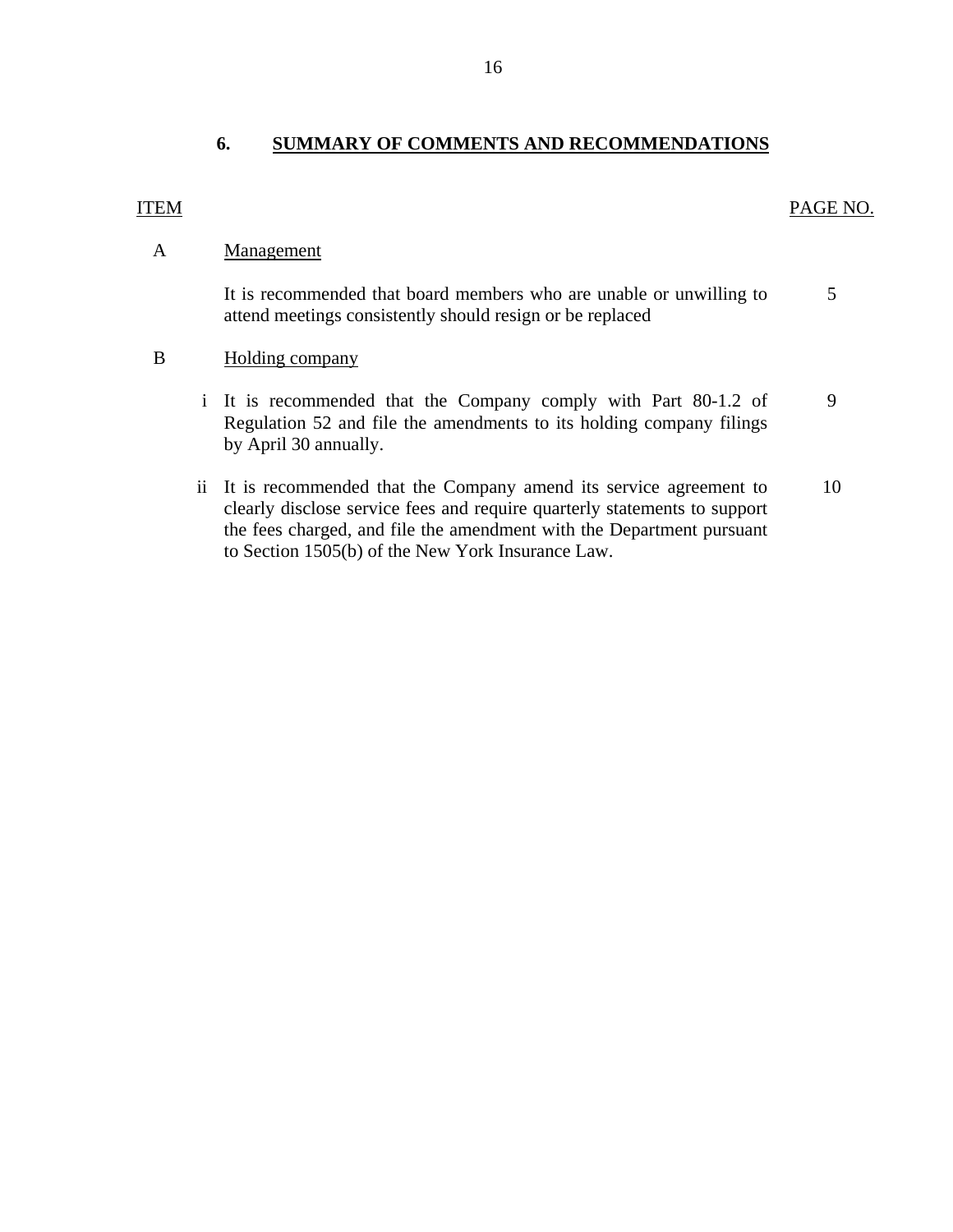Respectfully submitted,

 $\sqrt{s}$  Dilbrina Belgrave Senior Insurance Examiner

STATE OF NEW YORK ) )ss: COUNTY OF NEW YORK )

Dilbrina Belgrave, being duly sworn, deposes and says that the foregoing report, subscribed by her, is true to the best of her knowledge and belief.

 $\sqrt{s}$ Dilbrina Belgrave

Subscribed and sworn to before me

this  $\qquad \qquad$  day of  $\qquad \qquad$  , 2012.